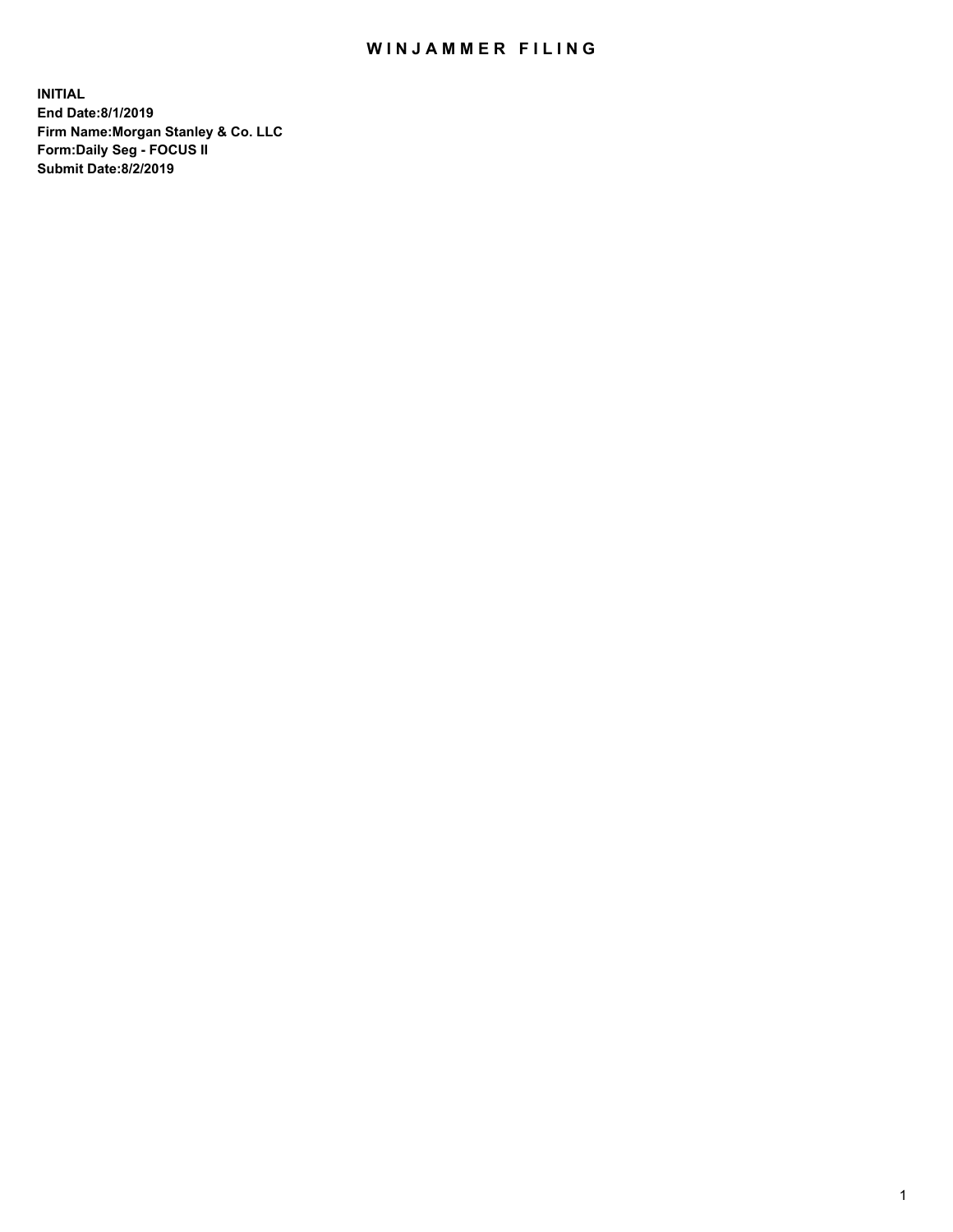**INITIAL End Date:8/1/2019 Firm Name:Morgan Stanley & Co. LLC Form:Daily Seg - FOCUS II Submit Date:8/2/2019 Daily Segregation - Cover Page**

| Name of Company                                                                                                                                                                                                                                                                                                                | Morgan Stanley & Co. LLC                                    |
|--------------------------------------------------------------------------------------------------------------------------------------------------------------------------------------------------------------------------------------------------------------------------------------------------------------------------------|-------------------------------------------------------------|
| <b>Contact Name</b>                                                                                                                                                                                                                                                                                                            | <b>Ikram Shah</b>                                           |
| <b>Contact Phone Number</b>                                                                                                                                                                                                                                                                                                    | 212-276-0963                                                |
| <b>Contact Email Address</b>                                                                                                                                                                                                                                                                                                   | Ikram.shah@morganstanley.com                                |
| FCM's Customer Segregated Funds Residual Interest Target (choose one):<br>a. Minimum dollar amount: ; or<br>b. Minimum percentage of customer segregated funds required:% ; or<br>c. Dollar amount range between: and; or<br>d. Percentage range of customer segregated funds required between:% and%.                         | 235,000,000<br><u>0</u><br>0 <sub>0</sub><br>00             |
| FCM's Customer Secured Amount Funds Residual Interest Target (choose one):<br>a. Minimum dollar amount: ; or<br>b. Minimum percentage of customer secured funds required:% ; or<br>c. Dollar amount range between: and; or<br>d. Percentage range of customer secured funds required between:% and%.                           | 140,000,000<br><u>0</u><br>0 <sub>0</sub><br>0 <sub>0</sub> |
| FCM's Cleared Swaps Customer Collateral Residual Interest Target (choose one):<br>a. Minimum dollar amount: ; or<br>b. Minimum percentage of cleared swaps customer collateral required:% ; or<br>c. Dollar amount range between: and; or<br>d. Percentage range of cleared swaps customer collateral required between:% and%. | 92,000,000<br><u>0</u><br>0 Q<br>0 <sub>0</sub>             |

Attach supporting documents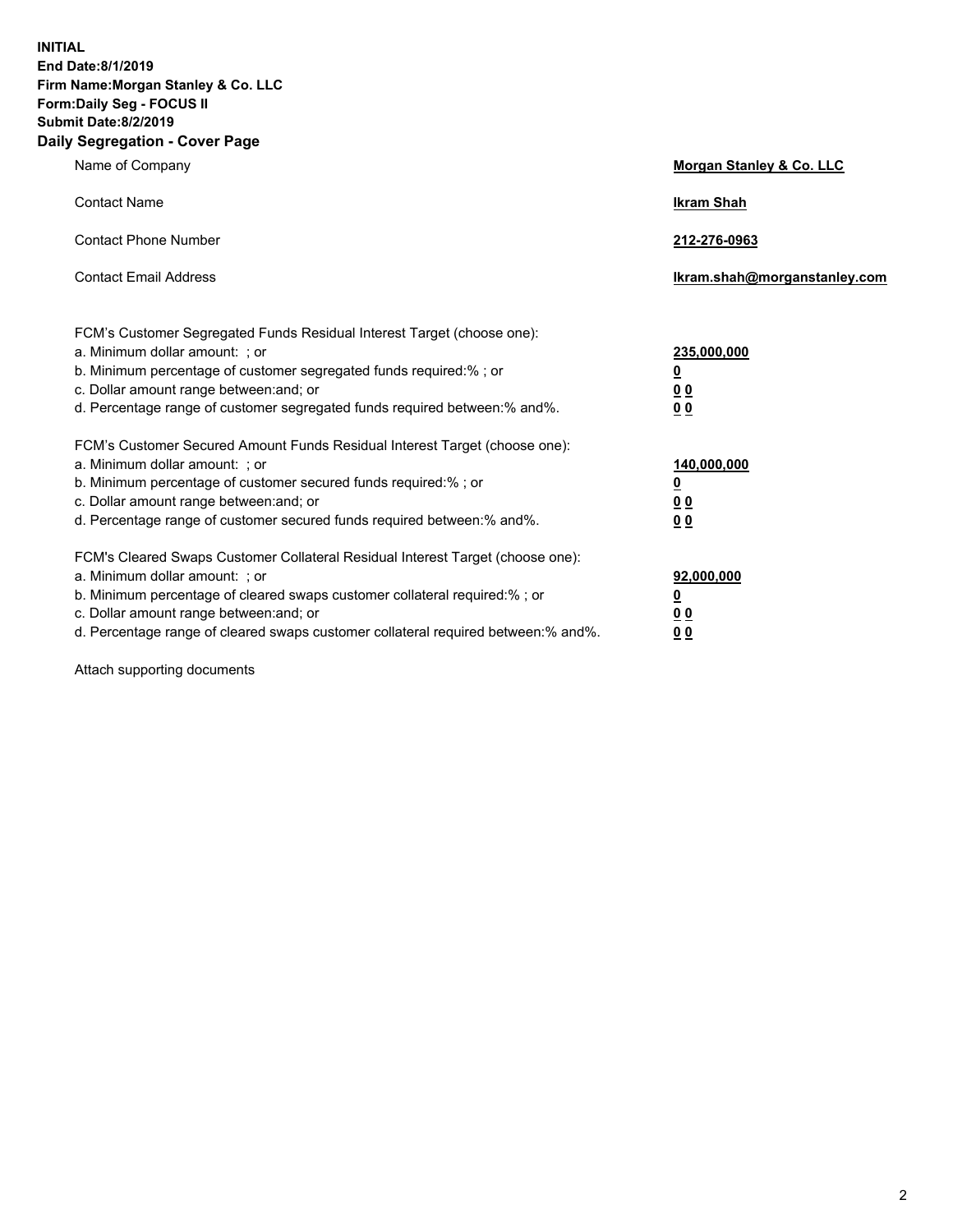|          | <b>INITIAL</b><br>End Date: 8/1/2019<br>Firm Name: Morgan Stanley & Co. LLC<br>Form: Daily Seg - FOCUS II<br><b>Submit Date: 8/2/2019</b><br><b>Daily Segregation - Secured Amounts</b>                                                   |                                                                 |
|----------|-------------------------------------------------------------------------------------------------------------------------------------------------------------------------------------------------------------------------------------------|-----------------------------------------------------------------|
|          | Foreign Futures and Foreign Options Secured Amounts<br>Amount required to be set aside pursuant to law, rule or regulation of a foreign<br>government or a rule of a self-regulatory organization authorized thereunder                   | $0$ [7305]                                                      |
| 1.       | Net ledger balance - Foreign Futures and Foreign Option Trading - All Customers<br>A. Cash<br>B. Securities (at market)                                                                                                                   | 2,869,152,152 [7315]<br>2,495,909,865 [7317]                    |
| 2.       | Net unrealized profit (loss) in open futures contracts traded on a foreign board of trade                                                                                                                                                 | 6,985,638 [7325]                                                |
| 3.<br>4. | Exchange traded options<br>a. Market value of open option contracts purchased on a foreign board of trade<br>b. Market value of open contracts granted (sold) on a foreign board of trade<br>Net equity (deficit) (add lines 1.2. and 3.) | 20,127,237 [7335]<br>-15,747,794 [7337]<br>5,376,427,098 [7345] |
| 5.       | Account liquidating to a deficit and account with a debit balances - gross amount<br>Less: amount offset by customer owned securities                                                                                                     | 153,411,583 [7351]<br>-152,238,902 [7352] 1,172,681<br>[7354]   |
| 6.       | Amount required to be set aside as the secured amount - Net Liquidating Equity<br>Method (add lines 4 and 5)                                                                                                                              | 5,377,599,779 [7355]                                            |
| 7.       | Greater of amount required to be set aside pursuant to foreign jurisdiction (above) or line<br>6.                                                                                                                                         | 5,377,599,779 [7360]                                            |
| 1.       | FUNDS DEPOSITED IN SEPARATE REGULATION 30.7 ACCOUNTS<br>Cash in banks                                                                                                                                                                     |                                                                 |
|          | A. Banks located in the United States<br>B. Other banks qualified under Regulation 30.7                                                                                                                                                   | 295,464,053 [7500]<br>367,528,933 [7520] 662,992,986<br>[7530]  |
| 2.       | Securities                                                                                                                                                                                                                                |                                                                 |
|          | A. In safekeeping with banks located in the United States                                                                                                                                                                                 | 866,047,978 [7540]                                              |
| 3.       | B. In safekeeping with other banks qualified under Regulation 30.7<br>Equities with registered futures commission merchants                                                                                                               | 0 [7560] 866,047,978 [7570]                                     |
|          | A. Cash                                                                                                                                                                                                                                   | 6,530,771 [7580]                                                |
|          | <b>B.</b> Securities                                                                                                                                                                                                                      | $0$ [7590]                                                      |
|          | C. Unrealized gain (loss) on open futures contracts<br>D. Value of long option contracts                                                                                                                                                  | 450,659 [7600]<br>$0$ [7610]                                    |
|          | E. Value of short option contracts                                                                                                                                                                                                        | 0 [7615] 6,981,430 [7620]                                       |
| 4.       | Amounts held by clearing organizations of foreign boards of trade<br>A. Cash                                                                                                                                                              | $0$ [7640]                                                      |
|          | <b>B.</b> Securities                                                                                                                                                                                                                      | $0$ [7650]                                                      |
|          | C. Amount due to (from) clearing organization - daily variation                                                                                                                                                                           | $0$ [7660]                                                      |
|          | D. Value of long option contracts                                                                                                                                                                                                         | $0$ [7670]                                                      |
|          | E. Value of short option contracts                                                                                                                                                                                                        | 0 [7675] 0 [7680]                                               |
| 5.       | Amounts held by members of foreign boards of trade                                                                                                                                                                                        |                                                                 |
|          | A. Cash                                                                                                                                                                                                                                   | 2,391,760,917 [7700]                                            |
|          | <b>B.</b> Securities                                                                                                                                                                                                                      | 1,629,861,888 [7710]                                            |
|          | C. Unrealized gain (loss) on open futures contracts                                                                                                                                                                                       | 6,534,979 [7720]                                                |
|          | D. Value of long option contracts                                                                                                                                                                                                         | 20,127,237 [7730]                                               |
|          | E. Value of short option contracts                                                                                                                                                                                                        | -15,747,794 [7735] 4,032,537,227<br>[7740]                      |
| 6.       | Amounts with other depositories designated by a foreign board of trade                                                                                                                                                                    | $0$ [7760]                                                      |
| 7.       | Segregated funds on hand                                                                                                                                                                                                                  | $0$ [7765]                                                      |
| 8.<br>9. | Total funds in separate section 30.7 accounts<br>Excess (deficiency) Set Aside for Secured Amount (subtract line 7 Secured Statement<br>Page 1 from Line 8)                                                                               | 5,568,559,621 [7770]<br>190,959,842 [7380]                      |
|          |                                                                                                                                                                                                                                           |                                                                 |

- 10. Management Target Amount for Excess funds in separate section 30.7 accounts **140,000,000** [7780]
- 11. Excess (deficiency) funds in separate 30.7 accounts over (under) Management Target **50,959,842** [7785]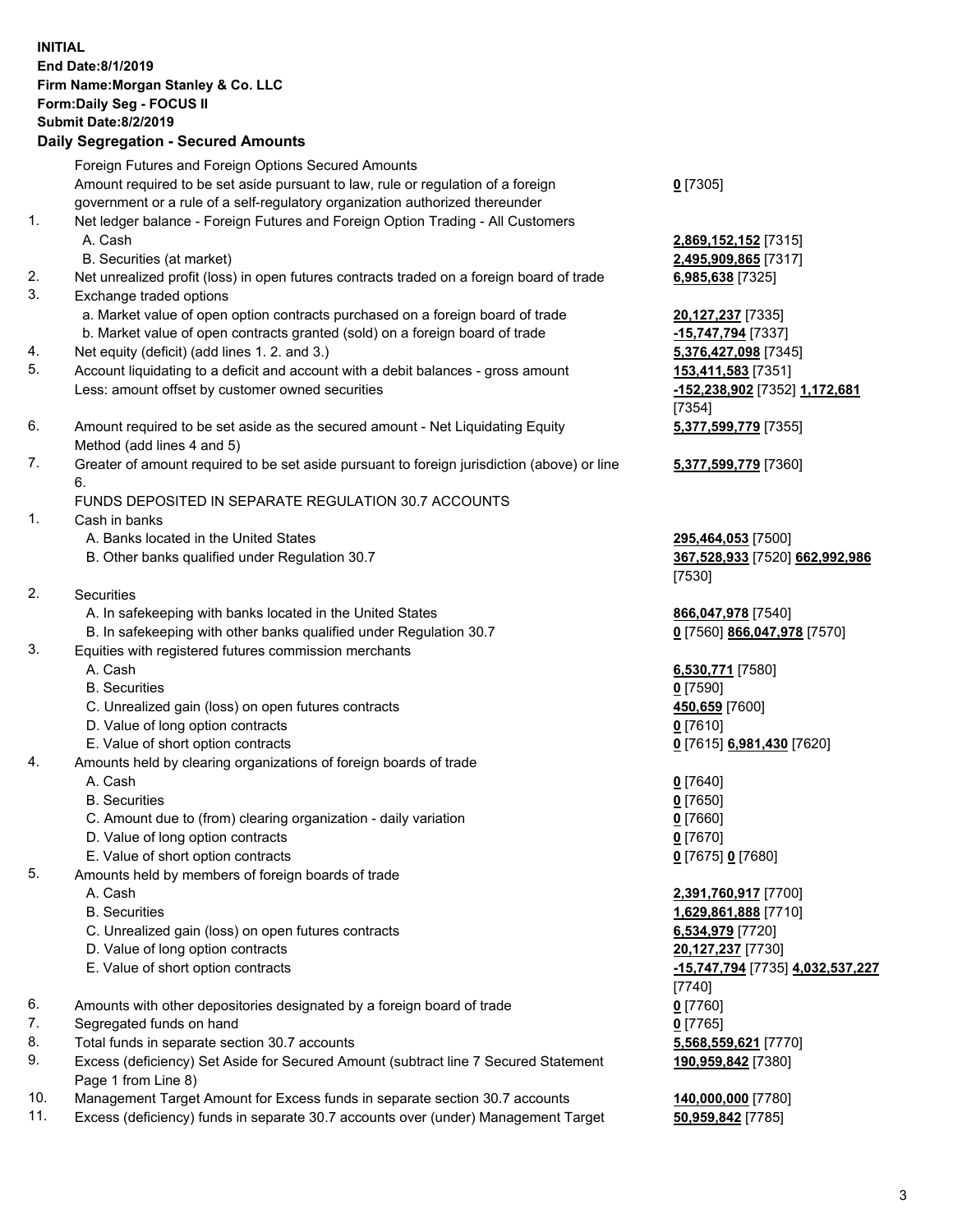**INITIAL End Date:8/1/2019 Firm Name:Morgan Stanley & Co. LLC Form:Daily Seg - FOCUS II Submit Date:8/2/2019 Daily Segregation - Segregation Statement** SEGREGATION REQUIREMENTS(Section 4d(2) of the CEAct) 1. Net ledger balance A. Cash **8,110,539,119** [7010] B. Securities (at market) **6,133,824,959** [7020] 2. Net unrealized profit (loss) in open futures contracts traded on a contract market **2,743,596,463** [7030] 3. Exchange traded options A. Add market value of open option contracts purchased on a contract market **736,344,117** [7032] B. Deduct market value of open option contracts granted (sold) on a contract market **-653,406,120** [7033] 4. Net equity (deficit) (add lines 1, 2 and 3) **17,070,898,538** [7040] 5. Accounts liquidating to a deficit and accounts with debit balances - gross amount **593,387,608** [7045] Less: amount offset by customer securities **-579,479,005** [7047] **13,908,603** [7050] 6. Amount required to be segregated (add lines 4 and 5) **17,084,807,141** [7060] FUNDS IN SEGREGATED ACCOUNTS 7. Deposited in segregated funds bank accounts A. Cash **5,020,693,103** [7070] B. Securities representing investments of customers' funds (at market) **0** [7080] C. Securities held for particular customers or option customers in lieu of cash (at market) **698,804,986** [7090] 8. Margins on deposit with derivatives clearing organizations of contract markets A. Cash **6,616,637,113** [7100] B. Securities representing investments of customers' funds (at market) **0** [7110] C. Securities held for particular customers or option customers in lieu of cash (at market) **5,435,019,973** [7120] 9. Net settlement from (to) derivatives clearing organizations of contract markets **-499,930,919** [7130] 10. Exchange traded options A. Value of open long option contracts **736,344,117** [7132] B. Value of open short option contracts **and the set of our of the set of our of the set of the set of the set of the set of the set of the set of the set of the set of the set of the set of the set of the set of the set o** 11. Net equities with other FCMs A. Net liquidating equity **12,735,225** [7140] B. Securities representing investments of customers' funds (at market) **0** [7160] C. Securities held for particular customers or option customers in lieu of cash (at market) **0** [7170] 12. Segregated funds on hand **0** [7150] 13. Total amount in segregation (add lines 7 through 12) **17,366,897,478** [7180] 14. Excess (deficiency) funds in segregation (subtract line 6 from line 13) **282,090,337** [7190] 15. Management Target Amount for Excess funds in segregation **235,000,000** [7194] **47,090,337** [7198]

16. Excess (deficiency) funds in segregation over (under) Management Target Amount Excess